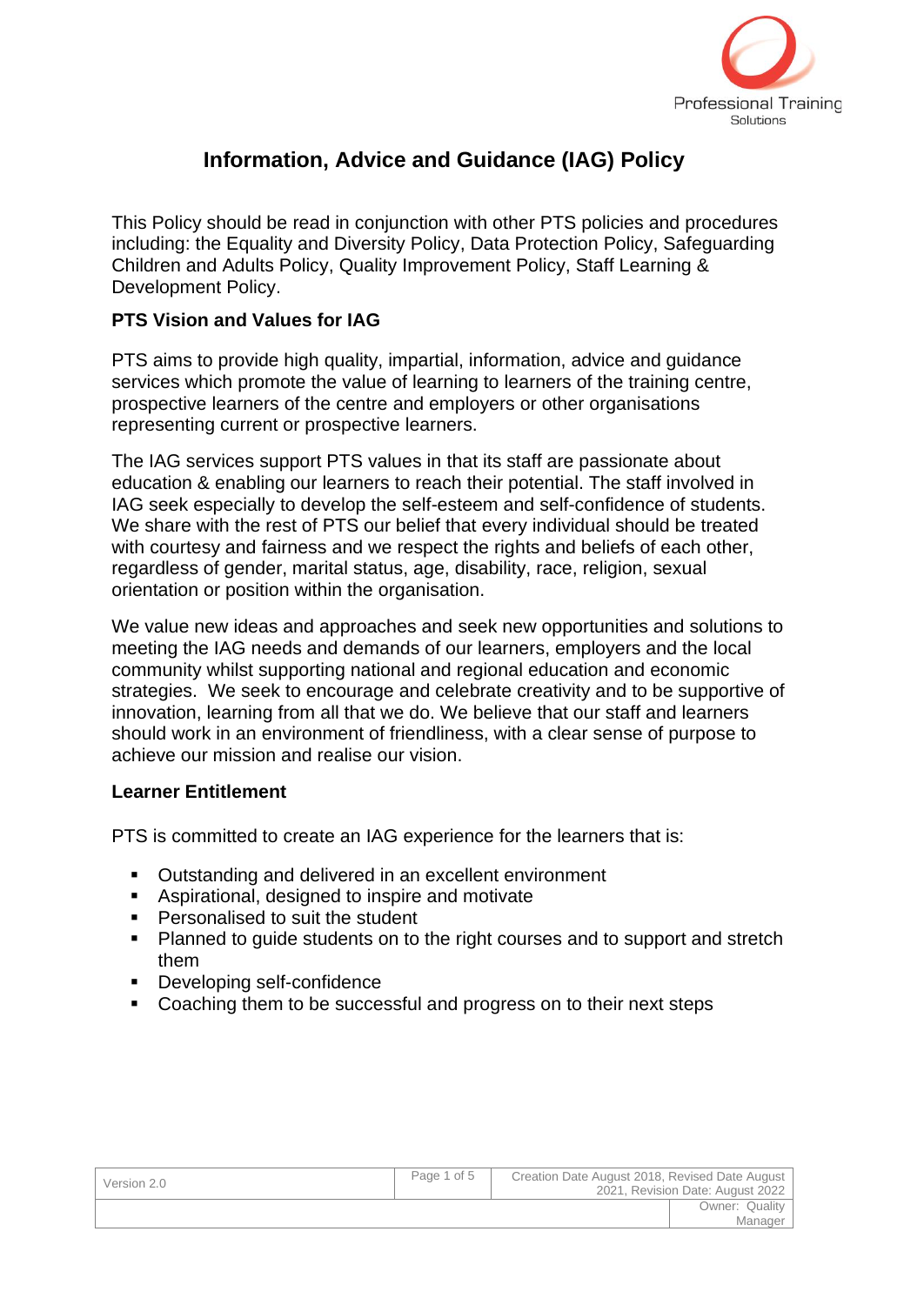

All clients that use the IAG at PTS, i.e. learners, prospective learners and other stakeholders, are entitled to a service that is:

### 1. Accessible and Visible

Access to IAG should be free from direct or indirect discrimination. Services should be recognised and trusted by clients, have convenient range of entry points from which clients may be signposted or referred to the services they need, and be open at times and in places which suit clients' needs. So, IAG is provided on the PTS website, in PTS' prospectuses and marketing material and is available free of charge to any individual on request.

# 2. Professional and Knowledgeable

IAG frontline staff should have the skills and knowledge to identify the client's needs quickly and effectively. They should have the skills and knowledge either to address the client's needs or to signpost or to refer them to suitable alternative provision. The learning and development needs of each of the IAG services is identified during the business planning and staff appraisal processes, alongside national priorities. The identified needs include professional and subject updating via long and short external courses and conferences, leadership and management, employability skills and other developmental activities.

# 3. Impartial

Clients have the right to information, advice and guidance that is impartial, unbiased and realistic. Where appropriate, referrals will be made to external agencies.

# 4. Integrated

Links between IAG services should be clear from the clients' perspective, regardless of the programme or location of their study. Where necessary, clients will be supported in their transition between services.

5. Aware of, and responsive to Diversity

The range of IAG services should reflect the diversity of clients' needs and reflect both clients' present and future needs.

### 6. Enabling

Enquirers, learners, parents, employers, staff and partners should be able to make informed choices about ways in which PTS can meet their individual training and development needs. IAG services should encourage and support clients to become lifelong learners by enabling them to access and use information to plan their careers, supporting clients to explore the implications of both learning and work in their future career plans.

# 7. Patient, Friendly and Welcoming

IAG services should encourage clients to engage successfully with the service.

| Version 2.0 | Page 2 of 5 | Creation Date August 2018, Revised Date August<br>2021, Revision Date: August 2022 |                           |
|-------------|-------------|------------------------------------------------------------------------------------|---------------------------|
|             |             |                                                                                    | Owner: Quality<br>Manager |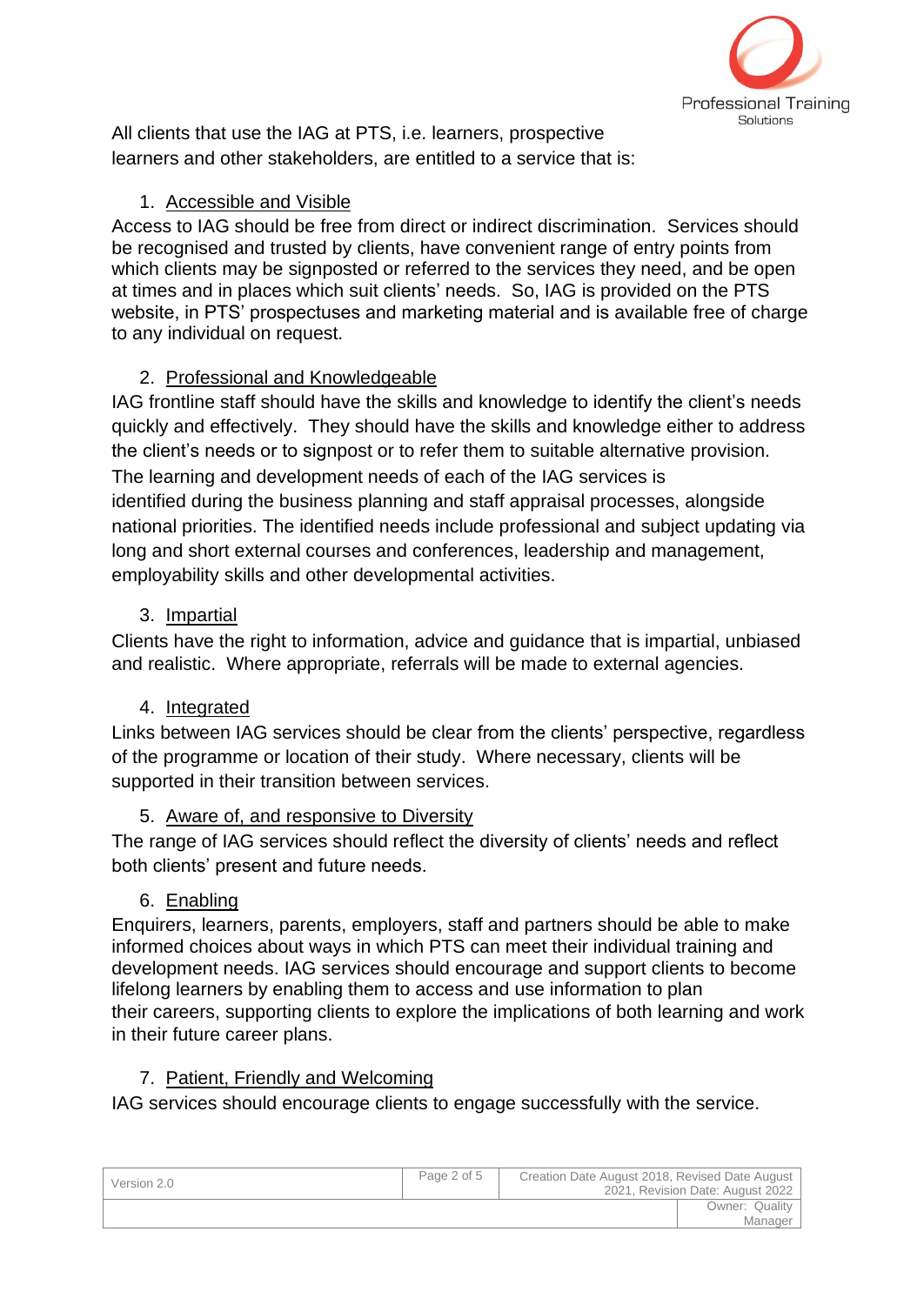

Clients are made aware of this entitlement through the PTS website, prospectus AND Learner Handbook.

### **IAG Delivery**

This policy applies to all enquiring, enrolled and past learners at PTS.

For the purposes of this policy the term Information, Advice and Guidance (IAG) is used as an umbrella term to denote a range of guidance activities and processes.

The following definitions have been used:

**Information** – Information is data on opportunities conveyed through different media, both mediated and unmediated including face-to-face contact, written/printed matter, telephone help lines, ICT software, and websites.

**Advice** – this involves:

- **I** helping a learner understand and interpret information D providing information and answers to questions and clarifying misunderstandings
- **I** understanding their circumstances, abilities and targets
- decay advising on options or how to follow a given course of action
	- $\Box$  identifying needs signposting and referring learners who may need more in-depth guidance and support.

Advisory work is usually provided on a one-to-one basis but may also be in groups.

**Guidance** – aims to support learners to:

- D better understand themselves and their needs
- **Confront barriers to understanding, learning and progression**
- **n** resolve issues and conflicts
- develop new perspectives and solutions to problems
- be able to better manage their lives and achieve their potential.

Guidance may also involve advocacy on behalf of some learners and referral for specialist guidance and support. This involves more in-depth one-to-one work by guidance trained staff.

PTS' curriculum includes several elements that relate to IAG including, soft skills development relating to work-readiness, C.V. writing, preparation for interviews and safeguarding. There is also significant IAG taking place within the ILP Process.

In line with the IAG defined above, PTS will provide assistance relating to:

- $\Box$  the range of support available at the training centre
- fees and other financial charges associated with a course of study

| Version 2.0 | Page 3 of 5 | Creation Date August 2018, Revised Date August | 2021. Revision Date: August 2022 |
|-------------|-------------|------------------------------------------------|----------------------------------|
|             |             |                                                | Owner: Quality<br>Manager        |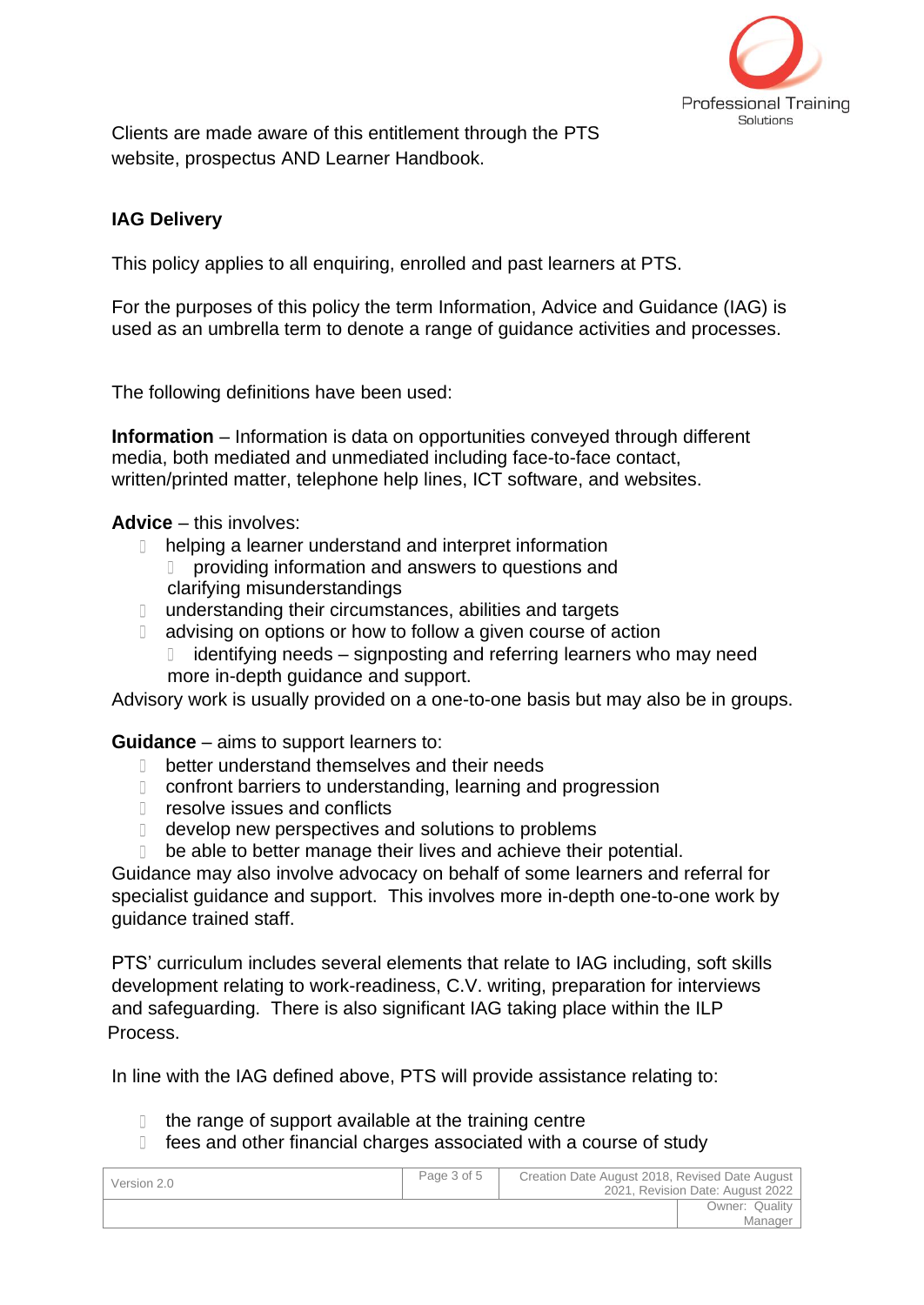

 financial assistance available to support those in education and training

- course entry criteria, qualifications, accreditation and modes of study
- equipment, clothing and materials which the learner must provide
- impartial careers advice and guidance
- personal goals, aspirations and motivation while on course
- **quidance to its current learners to discuss progression**

PTS works collaboratively with a range of providers within the learning community in London, Surrey, Hampshire and surrounding areas and local Boroughs to enhance its curriculum offer to students. PTS is committed to developing quality IAG provision in agreement with its partners, to ensure that the best range of progression opportunities are available and that consistency of delivery ensures all learners receive impartial, high quality IAG.

**Information** on courses is provided by IAG staff. Where PTS does not have the information, the IAG staff will seek the information on behalf of the individual, or provide the individual with the name and contact details of the organisation, who will have the information being requested.

**Advice** provided is impartial and confidential, to enable learners and potential learners to make informed choices as to the most appropriate route for their personal and career development.

**Guidance** is provided by fully trained competent staff and potential and current learners can see an advisor face-to-face, telephone or written format. PTS promotes and supports equality of opportunity and wherever possible PTS will seek to provide information in a format which suits the needs of the individual.

**PTS Objectives** below are as follows:

- 1. Increase the numbers of queries and applications which lead to enrolments
- 2. Increase client satisfaction with the IAG received from PTS
- 3. Improving PTS Retention, Success and Achievement rates and measure the impact of the IAG services on these.
- 4. Improve the percentage of students that positively progress to HE, further training, apprenticeships or employment after receiving IAG at PTS
- 5. Monitor and ensure equality of access to impartial IAG for the diverse groups of learners at PTS, such as Disabled, Young Parents, ESOL learners
- 6. Widen the range of appropriate partners and external agencies with which

| Version 2.0 | Page 4 of 5 | Creation Date August 2018, Revised Date August | 2021. Revision Date: August 2022 |
|-------------|-------------|------------------------------------------------|----------------------------------|
|             |             |                                                | Owner: Quality                   |
|             |             |                                                | Manager                          |